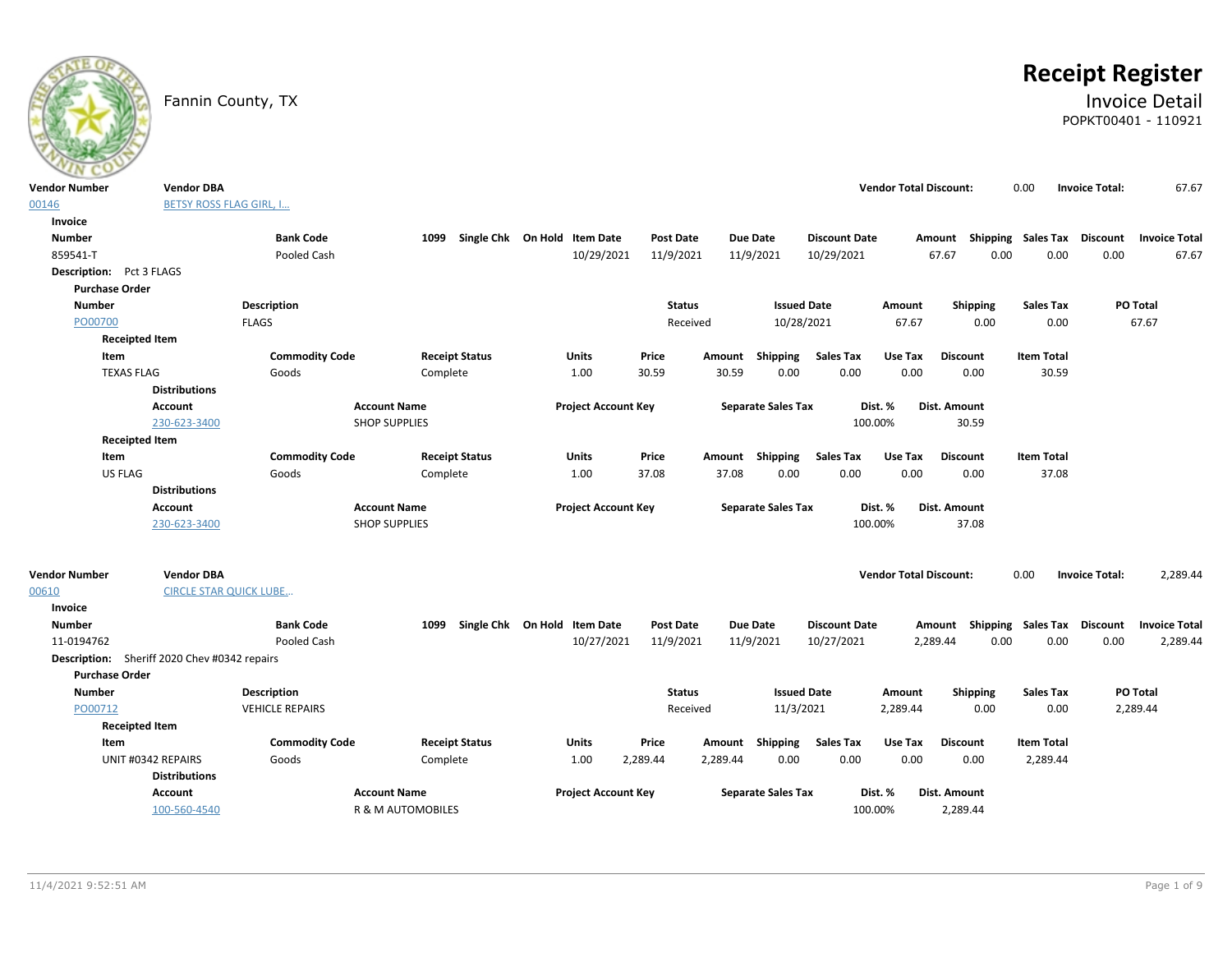| <b>Vendor Number</b>                | <b>Vendor DBA</b>                                             |                       |                     |                              |                            |                  |                    |                           |                      | <b>Vendor Total Discount:</b> |                                    | 0.00               | <b>Invoice Total:</b> | 851.97               |
|-------------------------------------|---------------------------------------------------------------|-----------------------|---------------------|------------------------------|----------------------------|------------------|--------------------|---------------------------|----------------------|-------------------------------|------------------------------------|--------------------|-----------------------|----------------------|
| 00281                               | <b>GT DISTRIBUTORS, INC</b>                                   |                       |                     |                              |                            |                  |                    |                           |                      |                               |                                    |                    |                       |                      |
| Invoice                             |                                                               |                       |                     |                              |                            |                  |                    |                           |                      |                               |                                    |                    |                       |                      |
| <b>Number</b>                       |                                                               | <b>Bank Code</b>      | 1099                | Single Chk On Hold Item Date |                            | <b>Post Date</b> | <b>Due Date</b>    |                           | <b>Discount Date</b> |                               | Amount Shipping Sales Tax Discount |                    |                       | <b>Invoice Total</b> |
| INV0870649                          |                                                               | Pooled Cash           |                     |                              | 10/21/2021                 | 11/9/2021        |                    | 11/9/2021                 | 10/21/2021           |                               | 0.00<br>137.97                     | 0.00               | 0.00                  | 137.97               |
| Description: Uniform                |                                                               |                       |                     |                              |                            |                  |                    |                           |                      |                               |                                    |                    |                       |                      |
| <b>Purchase Order</b>               |                                                               |                       |                     |                              |                            |                  |                    |                           |                      |                               |                                    |                    |                       |                      |
| <b>Number</b>                       |                                                               | <b>Description</b>    |                     |                              |                            | <b>Status</b>    |                    | <b>Issued Date</b>        |                      | Amount                        | <b>Shipping</b>                    | <b>Sales Tax</b>   |                       | <b>PO Total</b>      |
| PO00688                             |                                                               | Uniform               |                     |                              |                            |                  | Partially Received | 10/21/2021                |                      | 137.97                        | 0.00                               | 0.00               |                       | 137.97               |
| <b>Receipted Item</b>               |                                                               |                       |                     |                              |                            |                  |                    |                           |                      |                               |                                    |                    |                       |                      |
| Item                                |                                                               | <b>Commodity Code</b> |                     | <b>Receipt Status</b>        | Units                      | Price            | Amount             | Shipping                  | <b>Sales Tax</b>     | Use Tax                       | <b>Discount</b>                    | <b>Item Total</b>  |                       |                      |
|                                     | ELB-E320RN-44 Elbeco Trouser Pc Goods<br><b>Distributions</b> |                       | Complete            |                              | 3.00                       | 45.99            | 137.97             | 0.00                      | 0.00                 | 0.00                          | 0.00                               | 137.97             |                       |                      |
|                                     | Account                                                       |                       | <b>Account Name</b> |                              | <b>Project Account Key</b> |                  |                    | <b>Separate Sales Tax</b> |                      | Dist. %                       | Dist. Amount                       |                    |                       |                      |
|                                     | 100-560-3950                                                  |                       | UNIFORMS/OTHER      |                              |                            |                  |                    |                           | 100.00%              |                               | 137.97                             |                    |                       |                      |
| Invoice                             |                                                               |                       |                     |                              |                            |                  |                    |                           |                      |                               |                                    |                    |                       |                      |
| <b>Number</b>                       |                                                               | <b>Bank Code</b>      | 1099                | Single Chk On Hold Item Date |                            | <b>Post Date</b> | <b>Due Date</b>    |                           | <b>Discount Date</b> |                               | Amount Shipping Sales Tax Discount |                    |                       | <b>Invoice Total</b> |
| INV0871109                          |                                                               | Pooled Cash           |                     |                              | 10/25/2021                 | 11/9/2021        |                    | 11/9/2021                 | 10/25/2021           |                               | 0.00<br>714.00                     | 0.00               | 0.00                  | 714.00               |
| Description: drop holster           |                                                               |                       |                     |                              |                            |                  |                    |                           |                      |                               |                                    |                    |                       |                      |
| <b>Purchase Order</b>               |                                                               |                       |                     |                              |                            |                  |                    |                           |                      |                               |                                    |                    |                       |                      |
| <b>Number</b>                       |                                                               | <b>Description</b>    |                     |                              |                            | <b>Status</b>    |                    | <b>Issued Date</b>        |                      | Amount                        | <b>Shipping</b>                    | <b>Sales Tax</b>   |                       | PO Total             |
| PO00344                             |                                                               | drop holster          |                     |                              |                            | Received         |                    | 3/2/2021                  |                      | 714.00                        | 0.00                               | 0.00               |                       | 714.00               |
| <b>Receipted Item</b>               |                                                               |                       |                     |                              |                            |                  |                    |                           |                      |                               |                                    |                    |                       |                      |
| Item                                |                                                               | <b>Commodity Code</b> |                     | <b>Receipt Status</b>        | <b>Units</b>               | Price            | Amount Shipping    |                           | <b>Sales Tax</b>     | Use Tax                       | <b>Discount</b>                    | <b>Item Total</b>  |                       |                      |
|                                     | SAFARILAND 6304 ALS TACTICAL (Goods                           |                       | Complete            |                              | 2.00                       | 357.00           | 714.00             | 0.00                      | 0.00                 | 0.00                          | 0.00                               | 714.00             |                       |                      |
|                                     | <b>Distributions</b>                                          |                       |                     |                              |                            |                  |                    |                           |                      |                               |                                    |                    |                       |                      |
|                                     | <b>Account</b>                                                |                       | <b>Account Name</b> |                              | <b>Project Account Key</b> |                  |                    | <b>Separate Sales Tax</b> |                      | Dist. %                       | Dist. Amount                       |                    |                       |                      |
|                                     | 100-560-3950                                                  |                       | UNIFORMS/OTHER      |                              |                            |                  |                    |                           | 100.00%              |                               | 714.00                             |                    |                       |                      |
| <b>Vendor Number</b>                | <b>Vendor DBA</b>                                             |                       |                     |                              |                            |                  |                    |                           |                      | <b>Vendor Total Discount:</b> |                                    | 0.00               | <b>Invoice Total:</b> | 1,401.06             |
| 00216                               | <b>OFFICE DEPOT</b>                                           |                       |                     |                              |                            |                  |                    |                           |                      |                               |                                    |                    |                       |                      |
| Invoice                             |                                                               |                       |                     |                              |                            |                  |                    |                           |                      |                               |                                    |                    |                       |                      |
| <b>Number</b>                       |                                                               | <b>Bank Code</b>      | 1099                | Single Chk On Hold Item Date |                            | <b>Post Date</b> | <b>Due Date</b>    |                           | <b>Discount Date</b> |                               | Amount                             | Shipping Sales Tax | Discount              | <b>Invoice Total</b> |
| 203481052002                        |                                                               | Pooled Cash           |                     |                              | 10/27/2021                 | 11/9/2021        |                    | 11/9/2021                 | 10/27/2021           |                               | 0.00<br>15.96                      | 0.00               | 0.00                  | 15.96                |
| <b>Description:</b> Office supplies |                                                               |                       |                     |                              |                            |                  |                    |                           |                      |                               |                                    |                    |                       |                      |
| <b>Purchase Order</b>               |                                                               |                       |                     |                              |                            |                  |                    |                           |                      |                               |                                    |                    |                       |                      |
| <b>Number</b>                       |                                                               | <b>Description</b>    |                     |                              |                            | <b>Status</b>    |                    | <b>Issued Date</b>        |                      | Amount                        | <b>Shipping</b>                    | <b>Sales Tax</b>   |                       | PO Total             |
| PO00660                             |                                                               | Office supplies       |                     |                              |                            |                  | Partially Received | 10/7/2021                 |                      | 15.96                         | 0.00                               | 0.00               |                       | 15.96                |
| <b>Receipted Item</b>               |                                                               |                       |                     |                              |                            |                  |                    |                           |                      |                               |                                    |                    |                       |                      |
| Item                                |                                                               | <b>Commodity Code</b> |                     | <b>Receipt Status</b>        | Units                      | Price            | Amount             | Shipping                  | <b>Sales Tax</b>     | Use Tax                       | <b>Discount</b>                    | <b>Item Total</b>  |                       |                      |
|                                     | 221784 Jumbo paperclips 100 cou Goods                         |                       | Complete            |                              | 3.00                       | 5.32             | 15.96              | 0.00                      | 0.00                 | 0.00                          | 0.00                               | 15.96              |                       |                      |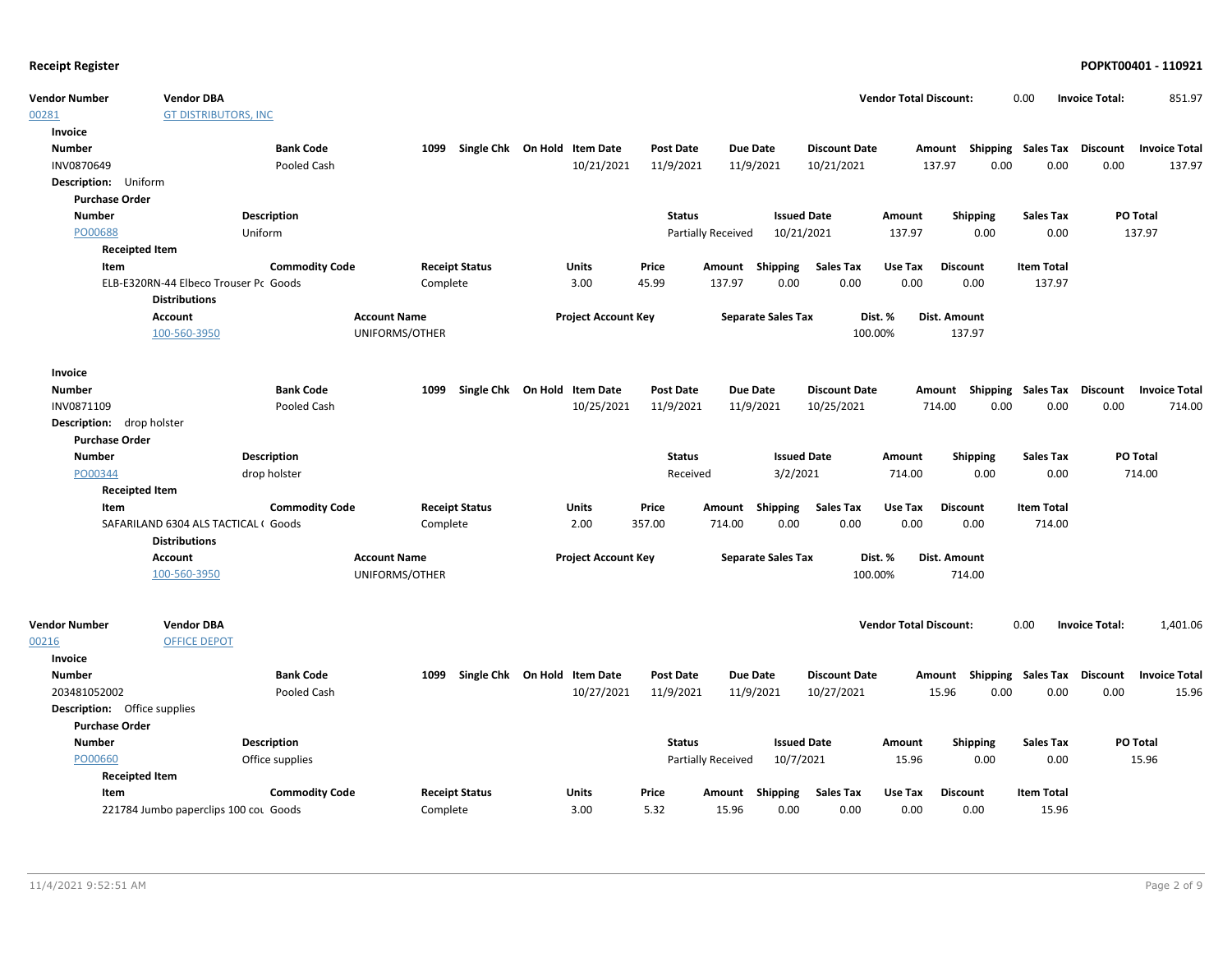| <b>Distributions</b>                                         |                    |                        |                        |                                   |                              |                  |        |                           |                      |         |                 |                           |                 |                      |
|--------------------------------------------------------------|--------------------|------------------------|------------------------|-----------------------------------|------------------------------|------------------|--------|---------------------------|----------------------|---------|-----------------|---------------------------|-----------------|----------------------|
| <b>Account</b>                                               |                    |                        | <b>Account Name</b>    |                                   | <b>Project Account Key</b>   |                  |        | <b>Separate Sales Tax</b> |                      | Dist. % | Dist. Amount    |                           |                 |                      |
| 100-560-3100                                                 |                    |                        | <b>OFFICE SUPPLIES</b> |                                   |                              |                  |        |                           |                      | 100.00% | 15.96           |                           |                 |                      |
| Invoice                                                      |                    |                        |                        |                                   |                              |                  |        |                           |                      |         |                 |                           |                 |                      |
| <b>Number</b>                                                |                    | <b>Bank Code</b>       |                        | 1099 Single Chk On Hold Item Date |                              | <b>Post Date</b> |        | <b>Due Date</b>           | <b>Discount Date</b> |         |                 | Amount Shipping Sales Tax | <b>Discount</b> | <b>Invoice Total</b> |
| 206550897001                                                 |                    | Pooled Cash            |                        |                                   | 10/28/2021                   | 11/9/2021        |        | 11/9/2021                 | 10/28/2021           |         | 103.50          | 0.00<br>0.00              | 0.00            | 103.50               |
| <b>Description:</b> Office Supplies                          |                    |                        |                        |                                   |                              |                  |        |                           |                      |         |                 |                           |                 |                      |
| <b>Purchase Order</b>                                        |                    |                        |                        |                                   |                              |                  |        |                           |                      |         |                 |                           |                 |                      |
| <b>Number</b>                                                | <b>Description</b> |                        |                        |                                   |                              | <b>Status</b>    |        | <b>Issued Date</b>        |                      | Amount  | <b>Shipping</b> | <b>Sales Tax</b>          |                 | PO Total             |
| PO00672                                                      |                    | Office Supplies        |                        |                                   |                              | Received         |        | 10/18/2021                |                      | 103.50  | 0.00            | 0.00                      |                 | 103.50               |
| <b>Receipted Item</b>                                        |                    |                        |                        |                                   |                              |                  |        |                           |                      |         |                 |                           |                 |                      |
| Item                                                         |                    | <b>Commodity Code</b>  |                        | <b>Receipt Status</b>             | Units                        | Price            | Amount | Shipping                  | <b>Sales Tax</b>     | Use Tax | <b>Discount</b> | <b>Item Total</b>         |                 |                      |
| #679428 - #10 Window Envelopes Goods<br><b>Distributions</b> |                    |                        |                        | Complete                          | 6.00                         | 17.25            | 103.50 | 0.00                      | 0.00                 | 0.00    | 0.00            | 103.50                    |                 |                      |
| Account                                                      |                    |                        | <b>Account Name</b>    |                                   | <b>Project Account Key</b>   |                  |        | <b>Separate Sales Tax</b> |                      | Dist. % | Dist. Amount    |                           |                 |                      |
| 100-499-3100                                                 |                    |                        | <b>OFFICE SUPPLIES</b> |                                   |                              |                  |        |                           |                      | 100.00% | 103.50          |                           |                 |                      |
| Invoice                                                      |                    |                        |                        |                                   |                              |                  |        |                           |                      |         |                 |                           |                 |                      |
| <b>Number</b>                                                |                    | <b>Bank Code</b>       |                        | 1099                              | Single Chk On Hold Item Date | <b>Post Date</b> |        | <b>Due Date</b>           | <b>Discount Date</b> |         |                 | Amount Shipping Sales Tax | Discount        | <b>Invoice Total</b> |
| 207543256001                                                 |                    | Pooled Cash            |                        |                                   | 10/26/2021                   | 11/9/2021        |        | 11/9/2021                 | 10/26/2021           |         | 54.34           | 0.00<br>0.00              | 0.00            | 54.34                |
| <b>Description: OFFICE SUPPLIES</b>                          |                    |                        |                        |                                   |                              |                  |        |                           |                      |         |                 |                           |                 |                      |
| <b>Purchase Order</b>                                        |                    |                        |                        |                                   |                              |                  |        |                           |                      |         |                 |                           |                 |                      |
| Number                                                       | <b>Description</b> |                        |                        |                                   |                              | <b>Status</b>    |        | <b>Issued Date</b>        |                      | Amount  | <b>Shipping</b> | <b>Sales Tax</b>          |                 | <b>PO Total</b>      |
| PO00686                                                      |                    | <b>OFFICE SUPPLIES</b> |                        |                                   |                              | Received         |        | 10/21/2021                |                      | 54.34   | 0.00            | 0.00                      |                 | 54.34                |
| <b>Receipted Item</b>                                        |                    |                        |                        |                                   |                              |                  |        |                           |                      |         |                 |                           |                 |                      |
| Item                                                         |                    | <b>Commodity Code</b>  |                        | <b>Receipt Status</b>             | Units                        | Price            | Amount | Shipping                  | <b>Sales Tax</b>     | Use Tax | <b>Discount</b> | <b>Item Total</b>         |                 |                      |
| #603314 BLUE INK REFILL                                      |                    | Goods                  |                        | Complete                          | 1.00                         | 6.69             | 6.69   | 0.00                      | 0.00                 | 0.00    | 0.00            | 6.69                      |                 |                      |
| <b>Distributions</b>                                         |                    |                        |                        |                                   |                              |                  |        |                           |                      |         |                 |                           |                 |                      |
| <b>Account</b>                                               |                    |                        | <b>Account Name</b>    |                                   | <b>Project Account Key</b>   |                  |        | <b>Separate Sales Tax</b> |                      | Dist. % | Dist. Amount    |                           |                 |                      |
| 100-455-3100                                                 |                    |                        | <b>OFFICE SUPPLIES</b> |                                   |                              |                  |        |                           |                      | 100.00% | 6.69            |                           |                 |                      |
| <b>Receipted Item</b>                                        |                    |                        |                        |                                   |                              |                  |        |                           |                      |         |                 |                           |                 |                      |
| Item                                                         |                    | <b>Commodity Code</b>  |                        | <b>Receipt Status</b>             | Units                        | Price            |        | Amount Shipping           | <b>Sales Tax</b>     | Use Tax | <b>Discount</b> | <b>Item Total</b>         |                 |                      |
| #9140566 AT A GLANCE 5 X 8 WEI Goods<br><b>Distributions</b> |                    |                        |                        | Complete                          | 2.00                         | 16.87            | 33.74  | 0.00                      | 0.00                 | 0.00    | 0.00            | 33.74                     |                 |                      |
| <b>Account</b>                                               |                    |                        | <b>Account Name</b>    |                                   | <b>Project Account Key</b>   |                  |        | <b>Separate Sales Tax</b> |                      | Dist. % | Dist. Amount    |                           |                 |                      |
| 100-455-3100                                                 |                    |                        | <b>OFFICE SUPPLIES</b> |                                   |                              |                  |        |                           |                      | 100.00% | 33.74           |                           |                 |                      |
| <b>Receipted Item</b>                                        |                    |                        |                        |                                   |                              |                  |        |                           |                      |         |                 |                           |                 |                      |
| Item                                                         |                    | <b>Commodity Code</b>  |                        | <b>Receipt Status</b>             | Units                        | Price            |        | Amount Shipping           | <b>Sales Tax</b>     | Use Tax | <b>Discount</b> | <b>Item Total</b>         |                 |                      |
| #9256216 DISCBOUND WEEKLY R Goods<br><b>Distributions</b>    |                    |                        |                        | Complete                          | 1.00                         | 13.91            | 13.91  | 0.00                      | 0.00                 | 0.00    | 0.00            | 13.91                     |                 |                      |
| <b>Account</b>                                               |                    |                        | <b>Account Name</b>    |                                   | <b>Project Account Key</b>   |                  |        | <b>Separate Sales Tax</b> |                      | Dist. % | Dist. Amount    |                           |                 |                      |
| 100-455-3100                                                 |                    |                        | <b>OFFICE SUPPLIES</b> |                                   |                              |                  |        |                           |                      | 100.00% | 13.91           |                           |                 |                      |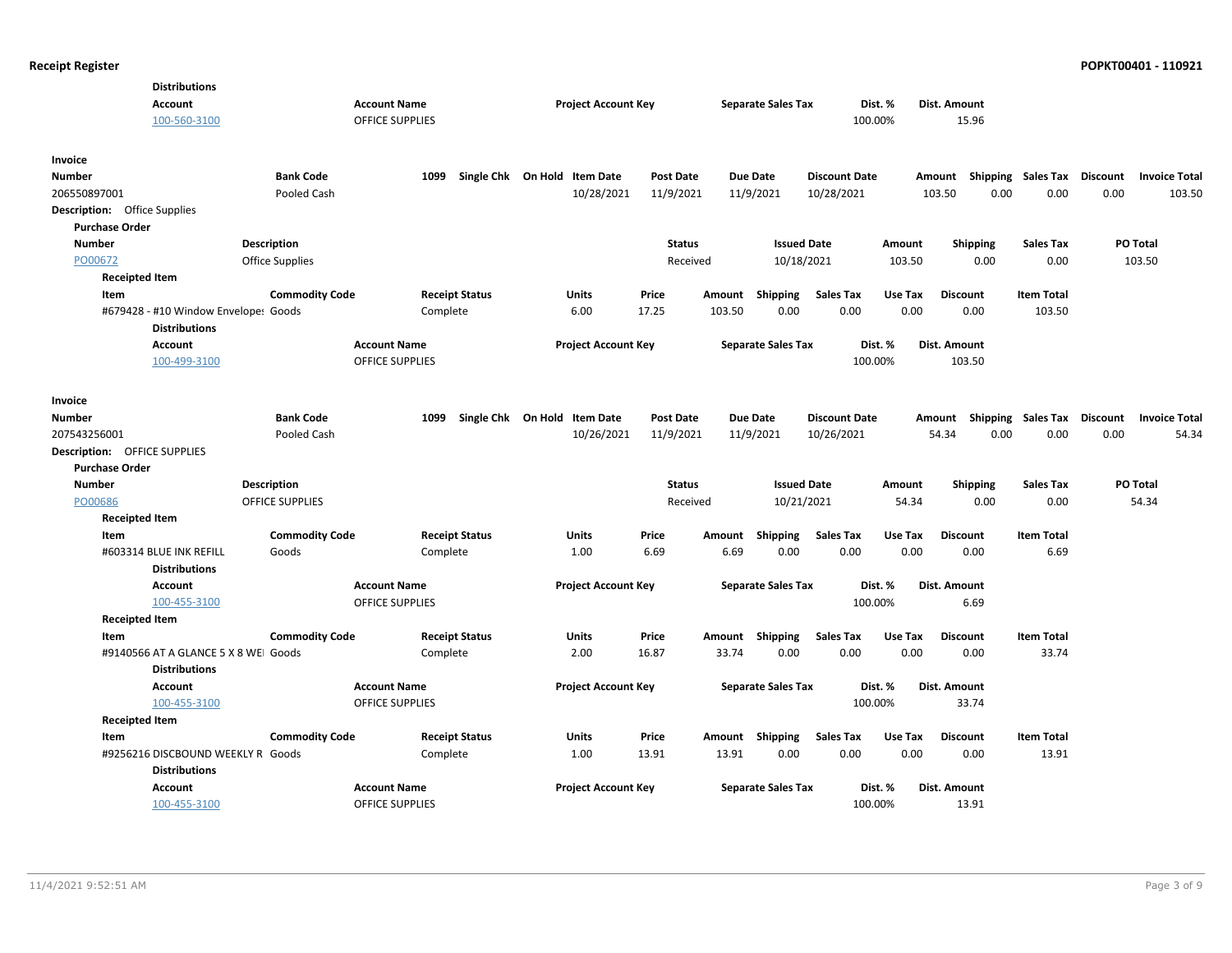| Invoice                                                       |                       |                        |                              |                            |                  |        |                           |                      |         |                                    |                           |          |                      |
|---------------------------------------------------------------|-----------------------|------------------------|------------------------------|----------------------------|------------------|--------|---------------------------|----------------------|---------|------------------------------------|---------------------------|----------|----------------------|
| Number                                                        | <b>Bank Code</b>      | 1099                   | Single Chk On Hold Item Date |                            | <b>Post Date</b> |        | Due Date                  | <b>Discount Date</b> |         | Amount Shipping Sales Tax          |                           | Discount | <b>Invoice Total</b> |
| 207543958001                                                  | Pooled Cash           |                        |                              | 10/27/2021                 | 11/9/2021        |        | 11/9/2021                 | 10/27/2021           |         | 32.98<br>0.00                      | 0.00                      | 0.00     | 32.98                |
| Description: OFFICE SUPPLIES                                  |                       |                        |                              |                            |                  |        |                           |                      |         |                                    |                           |          |                      |
| <b>Purchase Order</b>                                         |                       |                        |                              |                            |                  |        |                           |                      |         |                                    |                           |          |                      |
| <b>Number</b>                                                 | Description           |                        |                              |                            | <b>Status</b>    |        | <b>Issued Date</b>        |                      | Amount  | <b>Shipping</b>                    | <b>Sales Tax</b>          |          | PO Total             |
| PO00686                                                       | OFFICE SUPPLIES       |                        |                              |                            | Received         |        | 10/21/2021                |                      | 32.98   | 0.00                               | 0.00                      |          | 32.98                |
| <b>Receipted Item</b>                                         |                       |                        |                              |                            |                  |        |                           |                      |         |                                    |                           |          |                      |
| Item                                                          | <b>Commodity Code</b> |                        | <b>Receipt Status</b>        | Units                      | Price            | Amount | <b>Shipping</b>           | <b>Sales Tax</b>     | Use Tax | <b>Discount</b>                    | <b>Item Total</b>         |          |                      |
| #933123 BANKERS BOXES PACK O Goods                            |                       | Complete               |                              | 2.00                       | 16.49            | 32.98  | 0.00                      | 0.00                 | 0.00    | 0.00                               | 32.98                     |          |                      |
| <b>Distributions</b>                                          |                       |                        |                              |                            |                  |        |                           |                      |         |                                    |                           |          |                      |
| <b>Account</b>                                                |                       | <b>Account Name</b>    |                              | <b>Project Account Key</b> |                  |        | <b>Separate Sales Tax</b> | Dist. %              |         | Dist. Amount                       |                           |          |                      |
| 100-455-3100                                                  |                       | <b>OFFICE SUPPLIES</b> |                              |                            |                  |        |                           | 100.00%              |         | 32.98                              |                           |          |                      |
| Invoice                                                       |                       |                        |                              |                            |                  |        |                           |                      |         |                                    |                           |          |                      |
| Number                                                        | <b>Bank Code</b>      | 1099                   | Single Chk On Hold Item Date |                            | <b>Post Date</b> |        | Due Date                  | <b>Discount Date</b> |         | Amount                             | <b>Shipping Sales Tax</b> | Discount | <b>Invoice Total</b> |
| 207547346001                                                  | Pooled Cash           |                        |                              | 10/26/2021                 | 11/9/2021        |        | 11/9/2021                 | 10/26/2021           |         | 925.74<br>0.00                     | 0.00                      | 0.00     | 925.74               |
| <b>Description:</b> Toners - OPR, Vitals                      |                       |                        |                              |                            |                  |        |                           |                      |         |                                    |                           |          |                      |
| <b>Purchase Order</b>                                         |                       |                        |                              |                            |                  |        |                           |                      |         |                                    |                           |          |                      |
| <b>Number</b>                                                 | Description           |                        |                              |                            | <b>Status</b>    |        | <b>Issued Date</b>        |                      | Amount  | <b>Shipping</b>                    | <b>Sales Tax</b>          |          | PO Total             |
| PO00687                                                       | Toners - OPR, Vitals  |                        |                              |                            | Received         |        | 10/21/2021                |                      | 925.74  | 0.00                               | 0.00                      |          | 925.74               |
| <b>Receipted Item</b>                                         |                       |                        |                              |                            |                  |        |                           |                      |         |                                    |                           |          |                      |
| Item                                                          | <b>Commodity Code</b> |                        | <b>Receipt Status</b>        | Units                      | Price            | Amount | <b>Shipping</b>           | <b>Sales Tax</b>     | Use Tax | <b>Discount</b>                    | <b>Item Total</b>         |          |                      |
| HP 508X High Yield Black Toner Ct Goods                       |                       | Complete               |                              | 2.00                       | 194.33           | 388.66 | 0.00                      | 0.00                 | 0.00    | 0.00                               | 388.66                    |          |                      |
| <b>Distributions</b>                                          |                       |                        |                              |                            |                  |        |                           |                      |         |                                    |                           |          |                      |
| <b>Account</b>                                                |                       | <b>Account Name</b>    |                              | <b>Project Account Key</b> |                  |        | <b>Separate Sales Tax</b> | Dist. %              |         | Dist. Amount                       |                           |          |                      |
| 100-403-3100                                                  |                       | OFFICE SUPPLIES        |                              |                            |                  |        |                           | 100.00%              |         | 388.66                             |                           |          |                      |
| <b>Receipted Item</b>                                         |                       |                        |                              |                            |                  |        |                           |                      |         |                                    |                           |          |                      |
| Item                                                          | <b>Commodity Code</b> |                        | <b>Receipt Status</b>        | Units                      | Price            |        | Amount Shipping           | <b>Sales Tax</b>     | Use Tax | <b>Discount</b>                    | <b>Item Total</b>         |          |                      |
| HP 508X High Yield Cyan LaserJet Goods                        |                       | Complete               |                              | 1.00                       | 268.54           | 268.54 | 0.00                      | 0.00                 | 0.00    | 0.00                               | 268.54                    |          |                      |
| <b>Distributions</b>                                          |                       |                        |                              |                            |                  |        |                           |                      |         |                                    |                           |          |                      |
| <b>Account</b>                                                |                       | <b>Account Name</b>    |                              | <b>Project Account Key</b> |                  |        | <b>Separate Sales Tax</b> | Dist. %              |         | Dist. Amount                       |                           |          |                      |
| 100-403-3100                                                  |                       | OFFICE SUPPLIES        |                              |                            |                  |        |                           | 100.00%              |         | 268.54                             |                           |          |                      |
| <b>Receipted Item</b>                                         |                       |                        |                              |                            |                  |        |                           |                      |         |                                    |                           |          |                      |
| Item                                                          | <b>Commodity Code</b> |                        | <b>Receipt Status</b>        | Units                      | Price            |        | Amount Shipping           | <b>Sales Tax</b>     | Use Tax | <b>Discount</b>                    | <b>Item Total</b>         |          |                      |
| HP 508X High-Yield Magenta Ton( Goods<br><b>Distributions</b> |                       | Complete               |                              | 1.00                       | 268.54           | 268.54 | 0.00                      | 0.00                 | 0.00    | 0.00                               | 268.54                    |          |                      |
| <b>Account</b>                                                |                       | <b>Account Name</b>    |                              | <b>Project Account Key</b> |                  |        | <b>Separate Sales Tax</b> | Dist. %              |         | Dist. Amount                       |                           |          |                      |
| 100-403-3100                                                  |                       | OFFICE SUPPLIES        |                              |                            |                  |        |                           | 100.00%              |         | 268.54                             |                           |          |                      |
| Invoice                                                       |                       |                        |                              |                            |                  |        |                           |                      |         |                                    |                           |          |                      |
| Number                                                        | <b>Bank Code</b>      | 1099                   | Single Chk On Hold Item Date |                            | <b>Post Date</b> |        | Due Date                  | <b>Discount Date</b> |         | Amount Shipping Sales Tax Discount |                           |          | <b>Invoice Total</b> |
| 207548215001                                                  | Pooled Cash           |                        |                              | 10/26/2021                 | 11/9/2021        |        | 11/9/2021                 | 10/26/2021           |         | 268.54<br>0.00                     | 0.00                      | 0.00     | 268.54               |
| <b>Description:</b> Toners - OPR, Vitals                      |                       |                        |                              |                            |                  |        |                           |                      |         |                                    |                           |          |                      |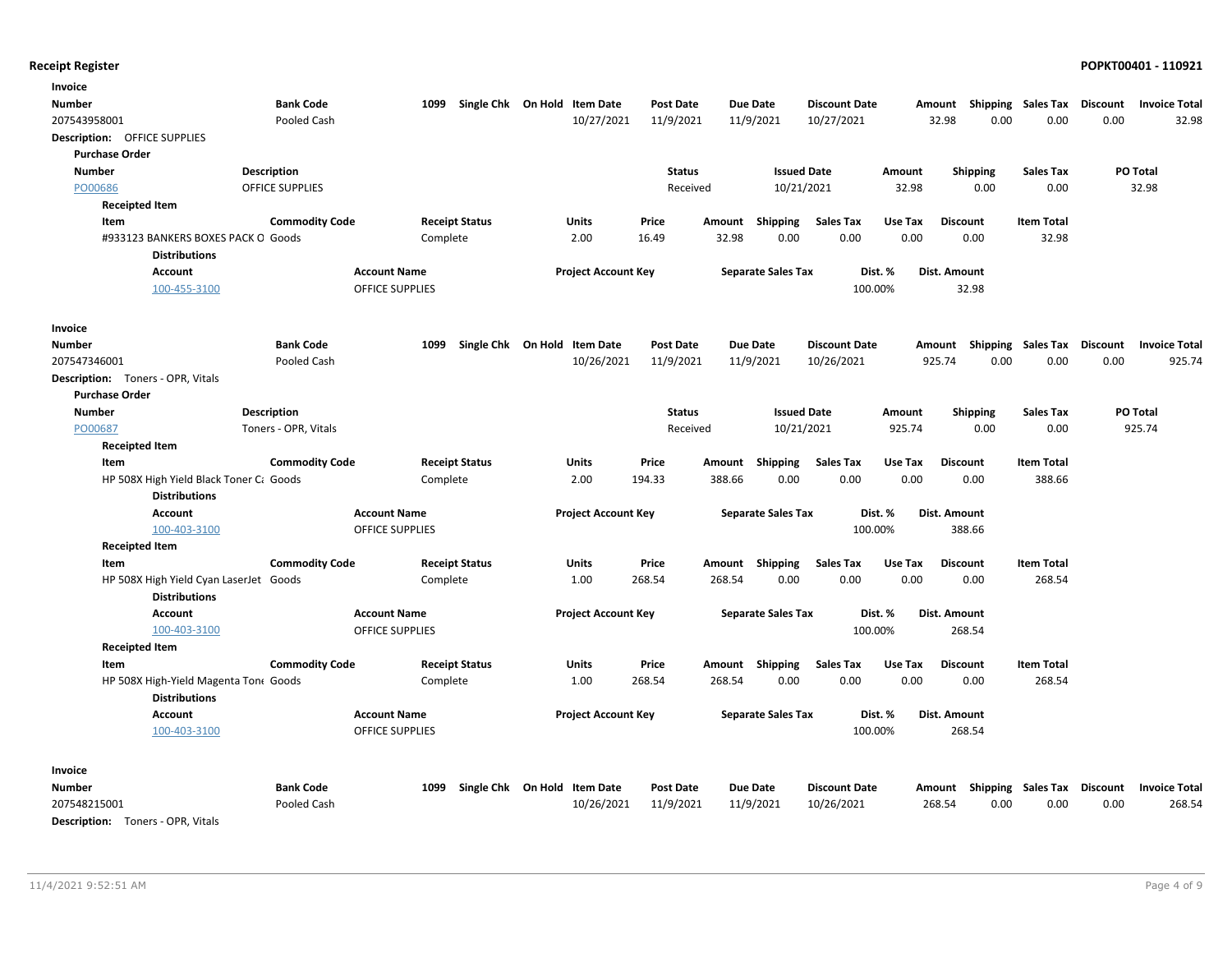| <b>Number</b>                |                                        | <b>Description</b>    |                        |                              | <b>Status</b>    |                           | <b>Issued Date</b>   | Amount                        | <b>Shipping</b>                    | <b>Sales Tax</b>            | PO Total                        |
|------------------------------|----------------------------------------|-----------------------|------------------------|------------------------------|------------------|---------------------------|----------------------|-------------------------------|------------------------------------|-----------------------------|---------------------------------|
| PO00687                      |                                        | Toners - OPR, Vitals  |                        |                              | Received         |                           | 10/21/2021           | 268.54                        | 0.00                               | 0.00                        | 268.54                          |
|                              | <b>Receipted Item</b>                  |                       |                        |                              |                  |                           |                      |                               |                                    |                             |                                 |
| Item                         |                                        | <b>Commodity Code</b> | <b>Receipt Status</b>  | Units                        | Price            | Amount<br>Shipping        | <b>Sales Tax</b>     | Use Tax                       | <b>Discount</b>                    | <b>Item Total</b>           |                                 |
|                              | HP 508X High-Yield Yellow Toner Goods  |                       | Complete               | 1.00                         | 268.54           | 0.00<br>268.54            | 0.00                 | 0.00                          | 0.00                               | 268.54                      |                                 |
|                              | <b>Distributions</b>                   |                       |                        |                              |                  |                           |                      |                               |                                    |                             |                                 |
|                              | <b>Account</b>                         |                       | <b>Account Name</b>    | <b>Project Account Key</b>   |                  | <b>Separate Sales Tax</b> |                      | Dist. %                       | Dist. Amount                       |                             |                                 |
|                              | 100-403-3100                           |                       | <b>OFFICE SUPPLIES</b> |                              |                  |                           |                      | 100.00%                       | 268.54                             |                             |                                 |
| <b>Vendor Number</b>         | <b>Vendor DBA</b>                      |                       |                        |                              |                  |                           |                      | <b>Vendor Total Discount:</b> |                                    | 0.00                        | 102.00<br><b>Invoice Total:</b> |
| 00826                        | PERSONALIZED PRINTING                  |                       |                        |                              |                  |                           |                      |                               |                                    |                             |                                 |
| Invoice                      |                                        |                       |                        |                              |                  |                           |                      |                               |                                    |                             |                                 |
| <b>Number</b>                |                                        | <b>Bank Code</b>      | 1099                   | Single Chk On Hold Item Date | <b>Post Date</b> | Due Date                  | <b>Discount Date</b> |                               | Amount Shipping Sales Tax Discount |                             | <b>Invoice Total</b>            |
| 108710                       |                                        | Pooled Cash           |                        | 11/2/2021                    | 11/9/2021        | 11/9/2021                 | 11/2/2021            |                               | 102.00<br>0.00                     | 0.00                        | 0.00<br>102.00                  |
| Description: Envelopes       |                                        |                       |                        |                              |                  |                           |                      |                               |                                    |                             |                                 |
| <b>Purchase Order</b>        |                                        |                       |                        |                              |                  |                           |                      |                               |                                    |                             |                                 |
| <b>Number</b>                |                                        | <b>Description</b>    |                        |                              | <b>Status</b>    |                           | <b>Issued Date</b>   | Amount                        | <b>Shipping</b>                    | <b>Sales Tax</b>            | PO Total                        |
| PO00690                      |                                        | Envelopes             |                        |                              | Received         |                           | 10/26/2021           | 102.00                        | 0.00                               | 0.00                        | 102.00                          |
|                              | <b>Receipted Item</b>                  |                       |                        |                              |                  |                           |                      |                               |                                    |                             |                                 |
| Item                         |                                        | <b>Commodity Code</b> | <b>Receipt Status</b>  | Units                        | Price            | Shipping<br>Amount        | <b>Sales Tax</b>     | Use Tax                       | <b>Discount</b>                    | <b>Item Total</b>           |                                 |
|                              | Envelopes                              | Goods                 | Complete               | 2.00                         | 51.00            | 102.00<br>0.00            | 0.00                 | 0.00                          | 0.00                               | 102.00                      |                                 |
|                              | <b>Distributions</b>                   |                       |                        |                              |                  |                           |                      |                               |                                    |                             |                                 |
|                              | <b>Account</b>                         |                       | <b>Account Name</b>    | <b>Project Account Key</b>   |                  | <b>Separate Sales Tax</b> |                      | Dist. %                       | <b>Dist. Amount</b>                |                             |                                 |
|                              | 100-435-3100                           |                       | <b>OFFICE SUPPLIES</b> |                              |                  |                           |                      | 100.00%                       | 102.00                             |                             |                                 |
| <b>Vendor Number</b>         | <b>Vendor DBA</b>                      |                       |                        |                              |                  |                           |                      | <b>Vendor Total Discount:</b> |                                    | 0.00                        | 85.65<br><b>Invoice Total:</b>  |
| 00336                        | <b>QUILL CORPORATION</b>               |                       |                        |                              |                  |                           |                      |                               |                                    |                             |                                 |
| Invoice                      |                                        |                       |                        |                              |                  |                           |                      |                               |                                    |                             |                                 |
| <b>Number</b>                |                                        | <b>Bank Code</b>      | 1099                   | Single Chk On Hold Item Date | <b>Post Date</b> | <b>Due Date</b>           | <b>Discount Date</b> |                               | Amount                             | Shipping Sales Tax Discount | <b>Invoice Total</b>            |
| 20346333                     |                                        | Pooled Cash           |                        | 10/19/2021                   | 11/9/2021        | 11/9/2021                 | 10/19/2021           |                               | 85.65<br>0.00                      | 0.00                        | 85.65<br>0.00                   |
| <b>Description:</b> Supplies |                                        |                       |                        |                              |                  |                           |                      |                               |                                    |                             |                                 |
| <b>Purchase Order</b>        |                                        |                       |                        |                              |                  |                           |                      |                               |                                    |                             |                                 |
| <b>Number</b>                |                                        | <b>Description</b>    |                        |                              | <b>Status</b>    |                           | <b>Issued Date</b>   | Amount                        | <b>Shipping</b>                    | <b>Sales Tax</b>            | PO Total                        |
| PO00673                      |                                        | <b>Supplies</b>       |                        |                              | Received         |                           | 10/19/2021           | 85.65                         | 0.00                               | 0.00                        | 85.65                           |
|                              | <b>Receipted Item</b>                  |                       |                        |                              |                  |                           |                      |                               |                                    |                             |                                 |
| Item                         |                                        | <b>Commodity Code</b> | <b>Receipt Status</b>  | Units                        | Price            | Shipping<br>Amount        | <b>Sales Tax</b>     | Use Tax                       | <b>Discount</b>                    | <b>Item Total</b>           |                                 |
|                              | #161558-Geographics Certificates Goods |                       | Complete               | 2.00                         | 16.29            | 32.58<br>0.00             | 0.00                 | 0.00                          | 0.00                               | 32.58                       |                                 |
|                              | <b>Distributions</b>                   |                       |                        |                              |                  |                           |                      |                               |                                    |                             |                                 |
|                              |                                        |                       |                        |                              |                  |                           |                      | Dist. %                       | Dist. Amount                       |                             |                                 |
|                              | <b>Account</b>                         |                       | <b>Account Name</b>    | <b>Project Account Key</b>   |                  | <b>Separate Sales Tax</b> |                      |                               |                                    |                             |                                 |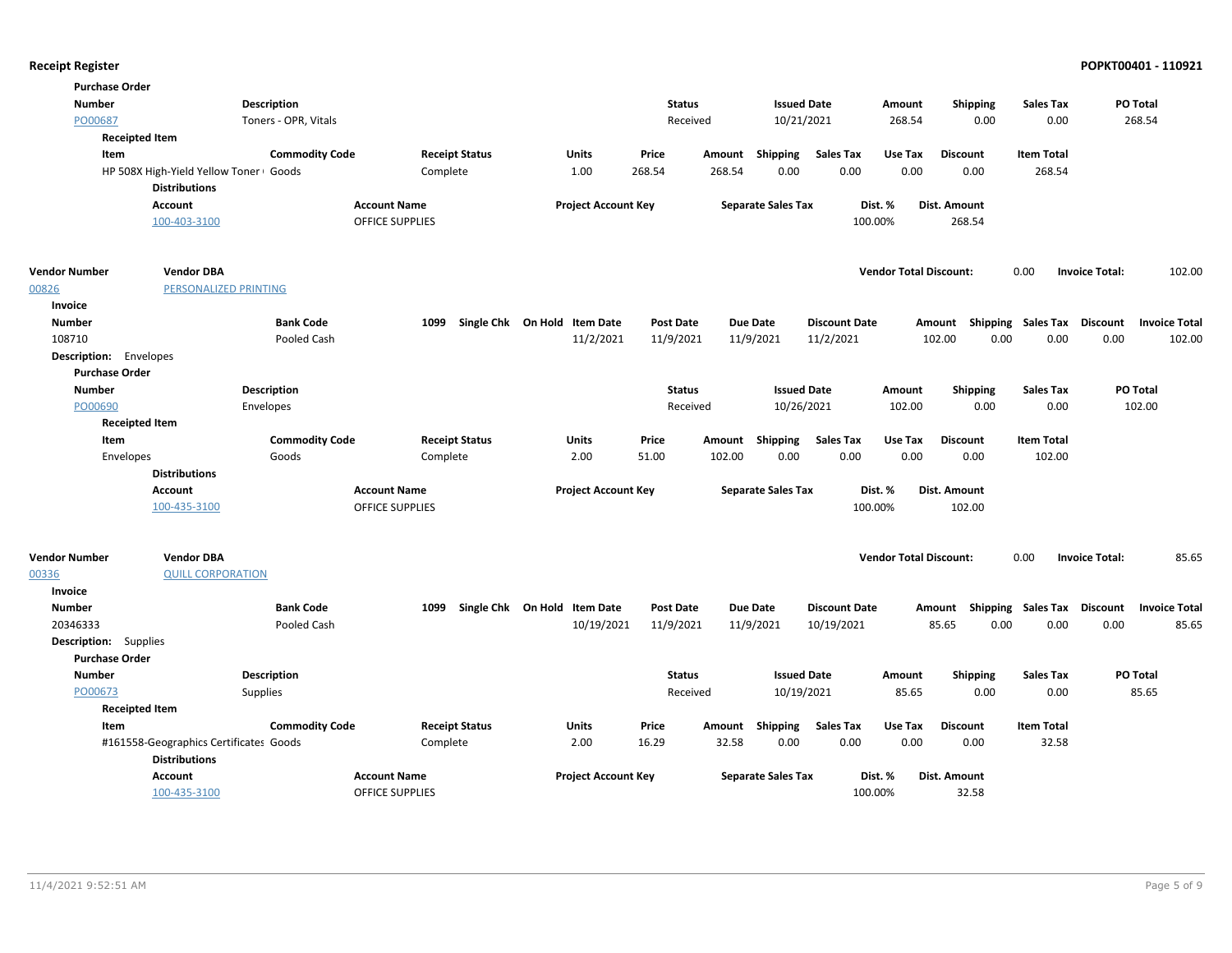|                      | <b>Receipted Item</b>                  |                       |                         |                              |                  |                    |                           |                      |                               |                     |                                    |                                 |
|----------------------|----------------------------------------|-----------------------|-------------------------|------------------------------|------------------|--------------------|---------------------------|----------------------|-------------------------------|---------------------|------------------------------------|---------------------------------|
|                      | Item                                   | <b>Commodity Code</b> | <b>Receipt Status</b>   | Units                        | Price            |                    | Amount Shipping           | Sales Tax            | Use Tax                       | <b>Discount</b>     | <b>Item Total</b>                  |                                 |
|                      | #458914-Duracell AA Batteries 24 Goods |                       | Complete                | 1.00                         | 22.49            | 22.49              | 0.00                      | 0.00                 | 0.00                          | 0.00                | 22.49                              |                                 |
|                      | <b>Distributions</b>                   |                       |                         |                              |                  |                    |                           |                      |                               |                     |                                    |                                 |
|                      | <b>Account</b>                         |                       | <b>Account Name</b>     | <b>Project Account Key</b>   |                  |                    | <b>Separate Sales Tax</b> |                      | Dist. %                       | Dist. Amount        |                                    |                                 |
|                      | 100-435-3100                           |                       | OFFICE SUPPLIES         |                              |                  |                    |                           |                      | 100.00%                       | 22.49               |                                    |                                 |
|                      | <b>Receipted Item</b>                  |                       |                         |                              |                  |                    |                           |                      |                               |                     |                                    |                                 |
|                      | Item                                   | <b>Commodity Code</b> | <b>Receipt Status</b>   | Units                        | Price            |                    | Amount Shipping           | <b>Sales Tax</b>     | Use Tax                       | <b>Discount</b>     | <b>Item Total</b>                  |                                 |
|                      | #9426068-Geographic Covers 10r Goods   |                       | Complete                | 2.00                         | 15.29            | 30.58              | 0.00                      | 0.00                 | 0.00                          | 0.00                | 30.58                              |                                 |
|                      | <b>Distributions</b>                   |                       |                         |                              |                  |                    |                           |                      |                               |                     |                                    |                                 |
|                      | <b>Account</b>                         |                       | <b>Account Name</b>     | <b>Project Account Key</b>   |                  |                    | <b>Separate Sales Tax</b> |                      | Dist. %                       | Dist. Amount        |                                    |                                 |
|                      | 100-435-3100                           |                       | OFFICE SUPPLIES         |                              |                  |                    |                           |                      | 100.00%                       | 30.58               |                                    |                                 |
| <b>Vendor Number</b> | <b>Vendor DBA</b>                      |                       |                         |                              |                  |                    |                           |                      | <b>Vendor Total Discount:</b> |                     | 0.00                               | 279.71<br><b>Invoice Total:</b> |
| 00478                | <b>REINERT PAPER &amp; CHEMI</b>       |                       |                         |                              |                  |                    |                           |                      |                               |                     |                                    |                                 |
| Invoice              |                                        |                       |                         |                              |                  |                    |                           |                      |                               |                     |                                    |                                 |
| <b>Number</b>        |                                        | <b>Bank Code</b>      | 1099                    | Single Chk On Hold Item Date | <b>Post Date</b> |                    | <b>Due Date</b>           | <b>Discount Date</b> |                               |                     | Amount Shipping Sales Tax Discount | <b>Invoice Total</b>            |
| 432860               |                                        | Pooled Cash           |                         | 11/2/2021                    | 11/9/2021        |                    | 11/9/2021                 | 11/2/2021            |                               | 279.71              | 0.00<br>0.00                       | 0.00<br>279.71                  |
|                      | Description: Janitorial                |                       |                         |                              |                  |                    |                           |                      |                               |                     |                                    |                                 |
|                      | <b>Purchase Order</b>                  |                       |                         |                              |                  |                    |                           |                      |                               |                     |                                    |                                 |
| <b>Number</b>        |                                        | <b>Description</b>    |                         |                              | <b>Status</b>    |                    | <b>Issued Date</b>        |                      | Amount                        | <b>Shipping</b>     | Sales Tax                          | PO Total                        |
| PO00704              |                                        | <b>JAN Supplies</b>   |                         |                              |                  | Partially Received | 10/29/2021                |                      | 137.10                        | 0.00                | 0.00                               | 137.10                          |
|                      | <b>Receipted Item</b>                  |                       |                         |                              |                  |                    |                           |                      |                               |                     |                                    |                                 |
|                      | Item                                   | <b>Commodity Code</b> | <b>Receipt Status</b>   | Units                        | Price            |                    | Amount Shipping           | <b>Sales Tax</b>     | Use Tax                       | <b>Discount</b>     | <b>Item Total</b>                  |                                 |
|                      | Angle Broom and Dust Pans              | Goods                 | Complete                | 3.00                         | 30.21            | 90.63              | 0.00                      | 0.00                 | 0.00                          | 0.00                | 90.63                              |                                 |
|                      | <b>Distributions</b>                   |                       |                         |                              |                  |                    |                           |                      |                               |                     |                                    |                                 |
|                      | Account                                |                       | <b>Account Name</b>     | <b>Project Account Key</b>   |                  |                    | <b>Separate Sales Tax</b> |                      | Dist. %                       | Dist. Amount        |                                    |                                 |
|                      | 100-518-3320                           |                       | <b>JANITOR SUPPLIES</b> |                              |                  |                    |                           |                      | 100.00%                       | 90.63               |                                    |                                 |
|                      | <b>Receipted Item</b>                  |                       |                         |                              |                  |                    |                           |                      |                               |                     |                                    |                                 |
|                      | Item                                   | <b>Commodity Code</b> | <b>Receipt Status</b>   | <b>Units</b>                 | Price            |                    | Amount Shipping           | <b>Sales Tax</b>     | Use Tax                       | <b>Discount</b>     | <b>Item Total</b>                  |                                 |
|                      | DUst Mop frames and handles            | Goods                 | Complete                | 3.00                         | 15.49            | 46.47              | 0.00                      | 0.00                 | 0.00                          | 0.00                | 46.47                              |                                 |
|                      | <b>Distributions</b>                   |                       |                         |                              |                  |                    |                           |                      |                               |                     |                                    |                                 |
|                      | Account                                |                       | <b>Account Name</b>     | <b>Project Account Key</b>   |                  |                    | <b>Separate Sales Tax</b> |                      | Dist. %                       | Dist. Amount        |                                    |                                 |
|                      | 100-518-3320                           |                       | <b>JANITOR SUPPLIES</b> |                              |                  |                    |                           |                      | 100.00%                       | 46.47               |                                    |                                 |
|                      | <b>Purchase Order</b>                  |                       |                         |                              |                  |                    |                           |                      |                               |                     |                                    |                                 |
| <b>Number</b>        |                                        | <b>Description</b>    |                         |                              | <b>Status</b>    |                    | <b>Issued Date</b>        |                      | Amount                        | <b>Shipping</b>     | <b>Sales Tax</b>                   | PO Total                        |
| PO00706              |                                        | Janitorial            |                         |                              |                  | Received           | 10/29/2021                |                      | 24.63                         | 0.00                | 0.00                               | 24.63                           |
|                      | <b>Receipted Item</b>                  |                       |                         |                              |                  |                    |                           |                      |                               |                     |                                    |                                 |
|                      | Item                                   | <b>Commodity Code</b> | <b>Receipt Status</b>   | Units                        | Price            |                    | Amount Shipping           | <b>Sales Tax</b>     | Use Tax                       | <b>Discount</b>     | <b>Item Total</b>                  |                                 |
|                      | M/F Paper Towels for Adult Proba Goods |                       | Complete                | 1.00                         | 24.63            | 24.63              | 0.00                      | 0.00                 | 0.00                          | 0.00                | 24.63                              |                                 |
|                      | <b>Distributions</b>                   |                       |                         |                              |                  |                    |                           |                      |                               |                     |                                    |                                 |
|                      | <b>Account</b>                         |                       | <b>Account Name</b>     | <b>Project Account Key</b>   |                  |                    | <b>Separate Sales Tax</b> |                      | Dist. %                       | <b>Dist. Amount</b> |                                    |                                 |
|                      | 100-518-3320                           |                       | <b>JANITOR SUPPLIES</b> |                              |                  |                    |                           |                      | 100.00%                       | 24.63               |                                    |                                 |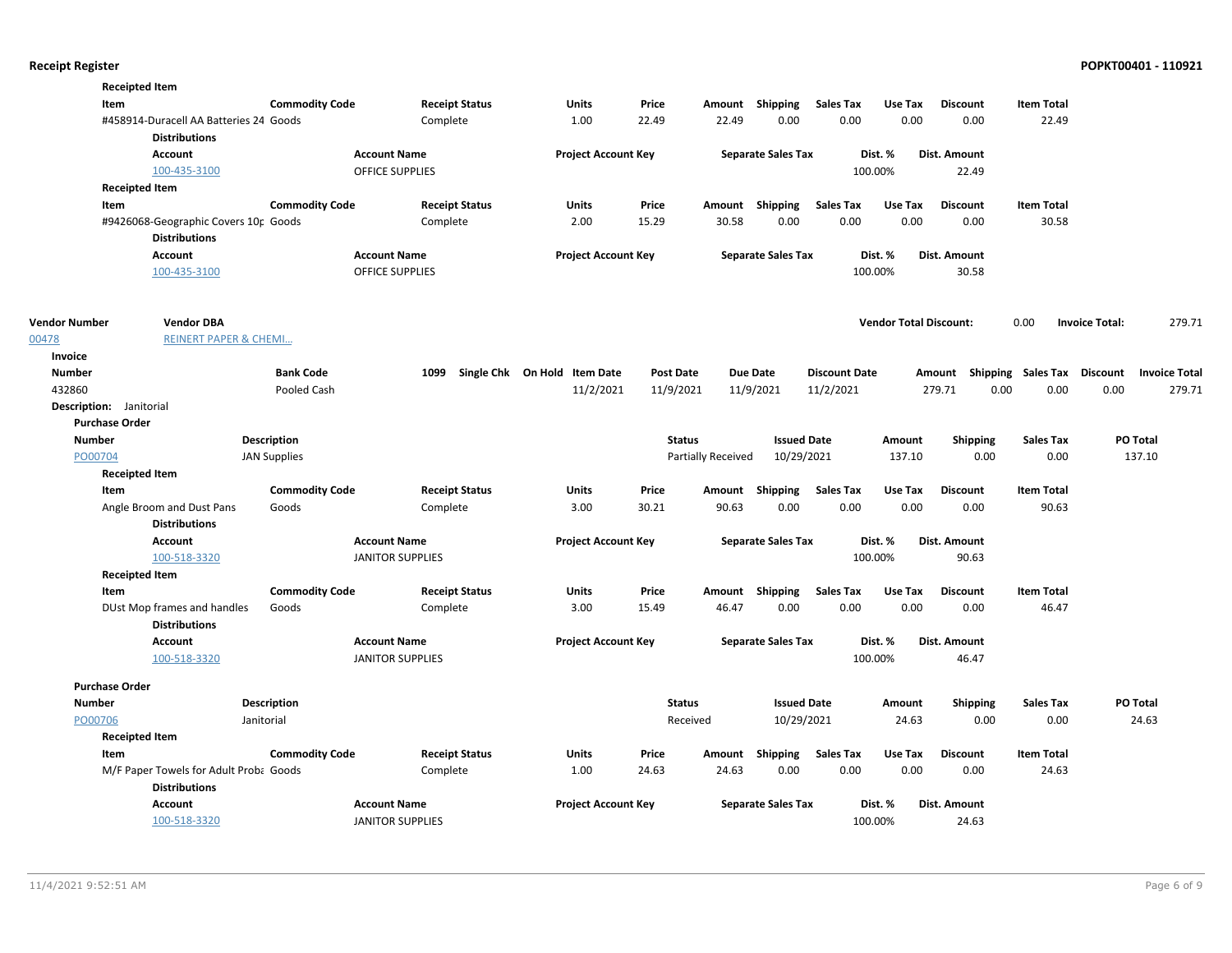| <b>Purchase Order</b>              |                              |                       |                              |                       |                              |          |                    |                           |                      |                               |                               |                   |                       |                      |
|------------------------------------|------------------------------|-----------------------|------------------------------|-----------------------|------------------------------|----------|--------------------|---------------------------|----------------------|-------------------------------|-------------------------------|-------------------|-----------------------|----------------------|
| <b>Number</b>                      |                              | Description           |                              |                       |                              |          | <b>Status</b>      | <b>Issued Date</b>        |                      | Amount                        | <b>Shipping</b>               | Sales Tax         |                       | PO Total             |
| PO00704                            |                              | <b>JAN Supplies</b>   |                              |                       |                              |          | Partially Received | 10/29/2021                |                      | 48.36                         | 0.00                          | 0.00              |                       | 48.36                |
|                                    | <b>Receipted Item</b>        |                       |                              |                       |                              |          |                    |                           |                      |                               |                               |                   |                       |                      |
| Item                               |                              | <b>Commodity Code</b> |                              | <b>Receipt Status</b> | <b>Units</b>                 | Price    |                    | Amount Shipping           | <b>Sales Tax</b>     | Use Tax                       | <b>Discount</b>               | <b>Item Total</b> |                       |                      |
|                                    | Mop heads and mopsticks      | Goods                 | Complete                     |                       | 3.00                         | 16.12    | 48.36              | 0.00                      | 0.00                 | 0.00                          | 0.00                          | 48.36             |                       |                      |
|                                    | <b>Distributions</b>         |                       |                              |                       |                              |          |                    |                           |                      |                               |                               |                   |                       |                      |
|                                    | Account                      |                       | <b>Account Name</b>          |                       | <b>Project Account Key</b>   |          |                    | <b>Separate Sales Tax</b> |                      | Dist. %                       | Dist. Amount                  |                   |                       |                      |
|                                    | 100-518-3320                 |                       | <b>JANITOR SUPPLIES</b>      |                       |                              |          |                    |                           |                      | 100.00%                       | 48.36                         |                   |                       |                      |
| <b>Purchase Order</b>              |                              |                       |                              |                       |                              |          |                    |                           |                      |                               |                               |                   |                       |                      |
| <b>Number</b>                      |                              | <b>Description</b>    |                              |                       |                              |          | <b>Status</b>      | <b>Issued Date</b>        |                      | Amount                        | <b>Shipping</b>               | <b>Sales Tax</b>  |                       | PO Total             |
| PO00705                            |                              | Janitorial Supplies   |                              |                       |                              |          | Received           | 10/29/2021                |                      | 69.62                         | 0.00                          | 0.00              |                       | 69.62                |
|                                    | <b>Receipted Item</b>        |                       |                              |                       |                              |          |                    |                           |                      |                               |                               |                   |                       |                      |
| Item                               |                              | <b>Commodity Code</b> |                              | <b>Receipt Status</b> | <b>Units</b>                 | Price    |                    | Amount Shipping           | Sales Tax            | Use Tax                       | <b>Discount</b>               | <b>Item Total</b> |                       |                      |
| Paper Towels                       |                              | Goods                 | Complete                     |                       | 1.00                         | 26.61    | 26.61              | 0.00                      | 0.00                 | 0.00                          | 0.00                          | 26.61             |                       |                      |
|                                    | <b>Distributions</b>         |                       |                              |                       |                              |          |                    |                           |                      |                               |                               |                   |                       |                      |
|                                    | Account                      |                       | <b>Account Name</b>          |                       | <b>Project Account Key</b>   |          |                    | <b>Separate Sales Tax</b> |                      | Dist. %                       | Dist. Amount                  |                   |                       |                      |
|                                    | 220-622-3400                 |                       | <b>SHOP SUPPLIES</b>         |                       |                              |          |                    |                           |                      | 100.00%                       | 26.61                         |                   |                       |                      |
|                                    | <b>Receipted Item</b>        |                       |                              |                       |                              |          |                    |                           |                      |                               |                               |                   |                       |                      |
| Item                               |                              | <b>Commodity Code</b> |                              | <b>Receipt Status</b> | Units                        | Price    |                    | Amount Shipping           | <b>Sales Tax</b>     | Use Tax                       | <b>Discount</b>               | <b>Item Total</b> |                       |                      |
| <b>Toilet Tissue</b>               |                              | Goods                 | Complete                     |                       | 1.00                         | 43.01    | 43.01              | 0.00                      | 0.00                 | 0.00                          | 0.00                          | 43.01             |                       |                      |
|                                    | <b>Distributions</b>         |                       |                              |                       |                              |          |                    |                           |                      |                               |                               |                   |                       |                      |
|                                    | <b>Account</b>               |                       | <b>Account Name</b>          |                       | <b>Project Account Key</b>   |          |                    | <b>Separate Sales Tax</b> |                      | Dist. %                       | Dist. Amount                  |                   |                       |                      |
|                                    | 220-622-3400                 |                       | <b>SHOP SUPPLIES</b>         |                       |                              |          |                    |                           |                      | 100.00%                       | 43.01                         |                   |                       |                      |
|                                    |                              |                       |                              |                       |                              |          |                    |                           |                      |                               |                               |                   |                       |                      |
| <b>Vendor Number</b>               | <b>Vendor DBA</b>            |                       |                              |                       |                              |          |                    |                           |                      | <b>Vendor Total Discount:</b> |                               | 0.00              | <b>Invoice Total:</b> | 11,376.00            |
| 00654                              | <b>WILSON CULVERTS, INC.</b> |                       |                              |                       |                              |          |                    |                           |                      |                               |                               |                   |                       |                      |
| Invoice<br><b>Number</b>           |                              | <b>Bank Code</b>      | 1099                         |                       | Single Chk On Hold Item Date |          | <b>Post Date</b>   | <b>Due Date</b>           | <b>Discount Date</b> |                               | Amount                        | Sales Tax         | <b>Discount</b>       | <b>Invoice Total</b> |
| 85350                              |                              | Pooled Cash           |                              |                       | 10/11/2021                   |          | 11/9/2021          | 11/9/2021                 | 10/11/2021           |                               | Shipping<br>11,376.00<br>0.00 | 0.00              | 0.00                  | 11,376.00            |
| <b>Description:</b> Pct 3 CULVERTS |                              |                       |                              |                       |                              |          |                    |                           |                      |                               |                               |                   |                       |                      |
| <b>Purchase Order</b>              |                              |                       |                              |                       |                              |          |                    |                           |                      |                               |                               |                   |                       |                      |
| <b>Number</b>                      |                              | <b>Description</b>    |                              |                       |                              |          | <b>Status</b>      | <b>Issued Date</b>        |                      | Amount                        | <b>Shipping</b>               | <b>Sales Tax</b>  |                       | PO Total             |
| PO00711                            |                              | <b>CULVERTS</b>       |                              |                       |                              |          | Received           | 11/3/2021                 |                      | 11,376.00                     | 0.00                          | 0.00              | 11,376.00             |                      |
|                                    | <b>Receipted Item</b>        |                       |                              |                       |                              |          |                    |                           |                      |                               |                               |                   |                       |                      |
| Item                               |                              | <b>Commodity Code</b> |                              | <b>Receipt Status</b> | Units                        | Price    | Amount             | Shipping                  | <b>Sales Tax</b>     | Use Tax                       | <b>Discount</b>               | <b>Item Total</b> |                       |                      |
| 30 X 30                            |                              | Goods                 | Complete                     |                       | 3.00                         | 970.20   | 2,910.60           | 0.00                      | 0.00                 | 0.00                          | 0.00                          | 2,910.60          |                       |                      |
|                                    | <b>Distributions</b>         |                       |                              |                       |                              |          |                    |                           |                      |                               |                               |                   |                       |                      |
|                                    | Account                      |                       | <b>Account Name</b>          |                       | <b>Project Account Key</b>   |          |                    | <b>Separate Sales Tax</b> |                      | Dist. %                       | Dist. Amount                  |                   |                       |                      |
|                                    | 230-623-3420                 |                       | <b>R&amp;B MAT. CULVERTS</b> |                       |                              |          |                    |                           |                      | 100.00%                       | 2,910.60                      |                   |                       |                      |
|                                    | <b>Receipted Item</b>        |                       |                              |                       |                              |          |                    |                           |                      |                               |                               |                   |                       |                      |
| Item                               |                              | <b>Commodity Code</b> |                              | <b>Receipt Status</b> | Units                        | Price    |                    | Amount Shipping           | <b>Sales Tax</b>     | Use Tax                       | <b>Discount</b>               | <b>Item Total</b> |                       |                      |
| 36 X 30                            |                              | Goods                 | Complete                     |                       | 4.00                         | 1,180.80 | 4,723.20           | 0.00                      | 0.00                 | 0.00                          | 0.00                          | 4,723.20          |                       |                      |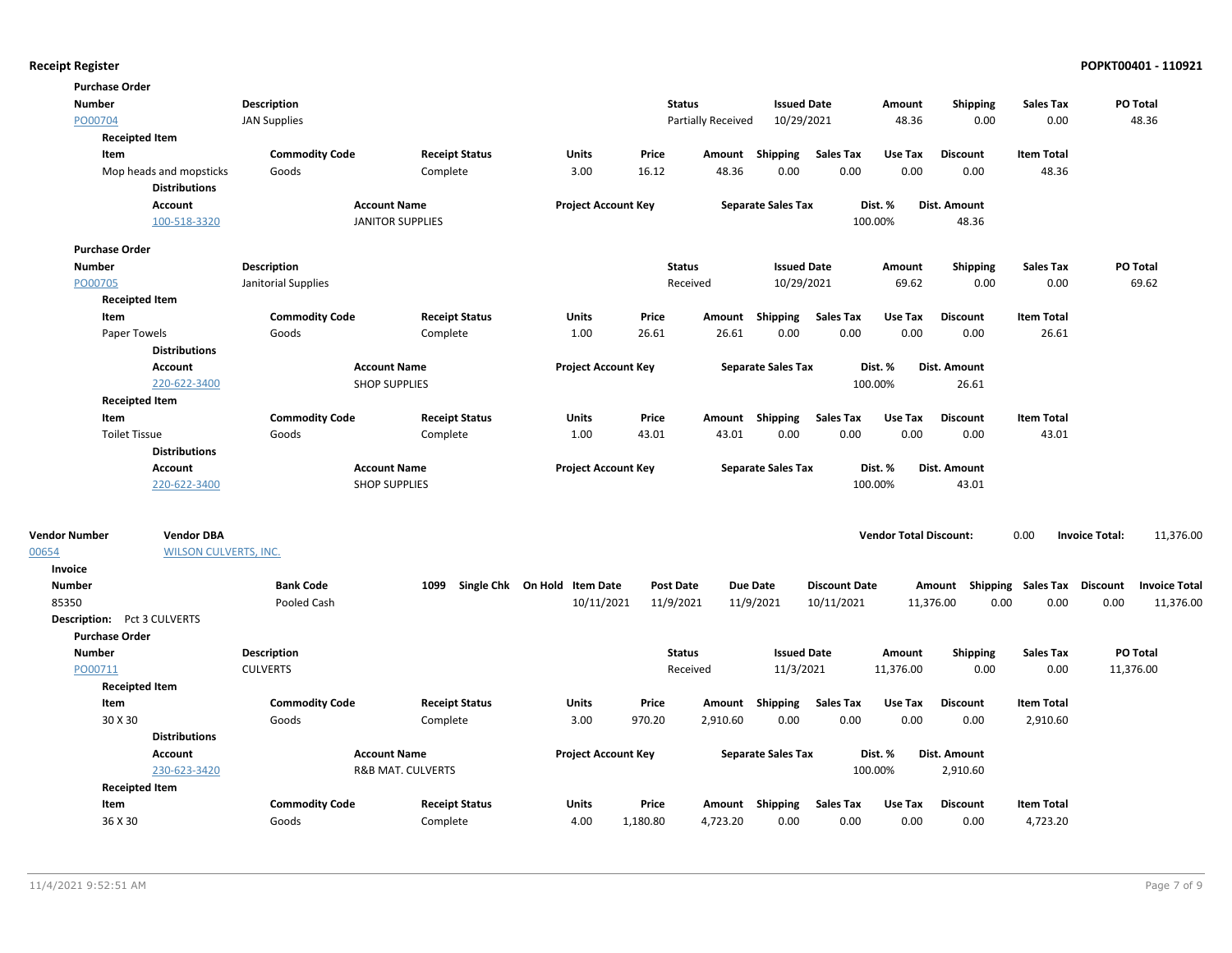|                                              | <b>Distributions</b><br>Account<br>230-623-3420 |                                | <b>Account Name</b><br><b>R&amp;B MAT. CULVERTS</b> | <b>Project Account Key</b> |                   |                    | <b>Separate Sales Tax</b> | 100.00%           | Dist. %         | Dist. Amount<br>4,723.20 |                               |                                |
|----------------------------------------------|-------------------------------------------------|--------------------------------|-----------------------------------------------------|----------------------------|-------------------|--------------------|---------------------------|-------------------|-----------------|--------------------------|-------------------------------|--------------------------------|
| Item<br>48 X 30                              | <b>Receipted Item</b>                           | <b>Commodity Code</b><br>Goods | <b>Receipt Status</b><br>Complete                   | Units<br>2.00              | Price<br>1,871.10 | Amount<br>3,742.20 | Shipping<br>0.00          | Sales Tax<br>0.00 | Use Tax<br>0.00 | <b>Discount</b><br>0.00  | <b>Item Total</b><br>3,742.20 |                                |
|                                              | <b>Distributions</b><br>Account<br>230-623-3420 |                                | <b>Account Name</b><br><b>R&amp;B MAT. CULVERTS</b> | <b>Project Account Key</b> |                   |                    | <b>Separate Sales Tax</b> | 100.00%           | Dist. %         | Dist. Amount<br>3,742.20 |                               |                                |
| <b>Packet Totals</b><br>8<br><b>Vendors:</b> | Invoices: 14                                    | Purchase Orders: 17            |                                                     | <b>Amount: 16,453.50</b>   |                   | Shipping: 0.00     |                           | Tax: 0.00         |                 | Discount: 0.00           |                               | <b>Total Amount: 16,453.50</b> |